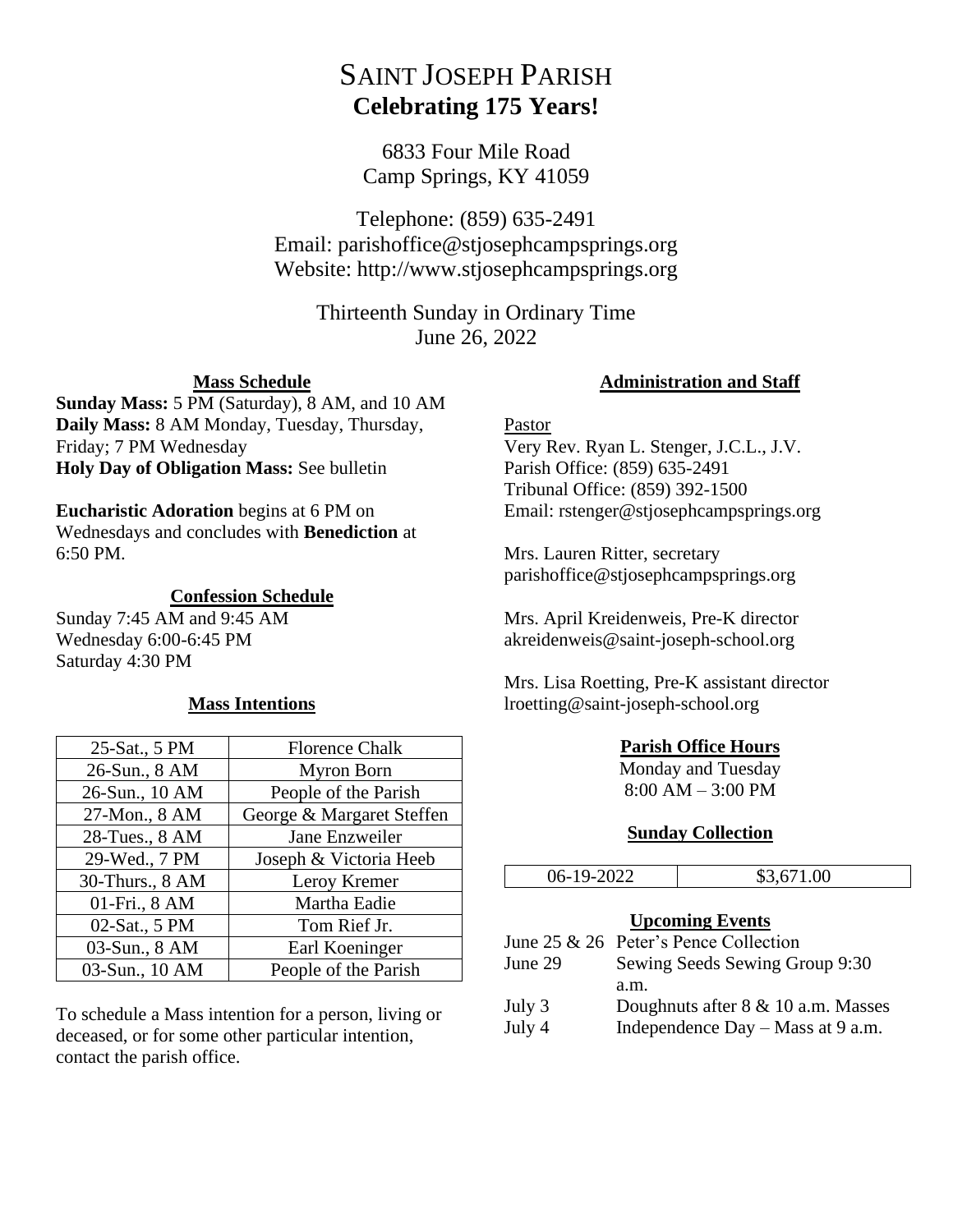#### **Parish News**

The month of June has long been dedicated to the Sacred Heart of Jesus. This devotion, which sees the physical heart of Christ as a manifestation of His divine love, should inspire us towards greater humility and love ourselves. The Sacred Heart of Jesus reminds us that God is not too great to care for us, but rather that His greatness is revealed precisely in His willingness to stoop down to us and give Himself away in love. In a homily on the feast of the Sacred Heart, Pope Benedict XVI said, "I am not abandoned, adrift in the universe and in a society that leaves me ever more lost and bewildered. God looks after me. He is not a distant God, for whom my life is worthless. . . . There is a God who knows me, loves me, and is concerned about me." What an extraordinary thing that is: that the God of all creation should take such a personal and intimate interest in the lives of His creatures, that He should be so "meek and humble of heart," in the words of the Gospel, as to come down into the smallness of our lives and offer us the immensity of His love. In a culture that so often celebrates pride and selfgratification over humility and sacrifice, we Catholics are called to offer a clear and consistent witness to Christ by conforming ourselves to Him and showing to the whole world the holiness, purity, and love that flow from His Sacred Heart. As we bring this month dedicated to the Lord's Sacred Heart to a close, we might make this old prayer our own: "O Jesus, meek and humble of heart, make my heart like unto Thine. Amen."

Fr. Stenger

## **Church Cleaning**

Team One: June 20 – July 3 Team Two: July 4 – July 17 Team Three: July 18 – July 31

**Virtus: The June bulletin was posted on June 5th and is due on July 5th. Please contact Lauren if you have any questions.**

#### **Pray for Those Who Protect Us**

PFC Jared Allender, Staff Sgt. Dave Evans, E5 Staff Sgt. Nicholas Glossner, SPC Joel Schild, SRA Emily Wagner, Staff Sgt. Nicholas Wagner, I CL Petty Officer T.J. Waters. Please pray for those who put themselves in harm's way each day to protect us, including armed service personnel, police, and firefighters.

## **Pray for the Sick and Homebound**

Chris Arlinghaus, Janet Arlinghaus, Brooke Barganier, Kim Brun, Bo Clark, Roy Carl, Doug and Ella Carmack, Judy Dornbusch, Kent Enzweiler, Jose Flores, Henry Glossner, Billy Guthier, Melrose Guthier, Blake Hegner, Nathan Hessman, Chandra Huff, Shailynn Jones, Flo Kaffenberger, Garry Kaffenberger, Mary Kettenacker, Bernie Kohls, Kelli Kramer, Ed Kremer, Jim Kremer, Iva Leick, Dick Mader, Wilma Maschinot, John Muench, Kairi Marie Mullins, Dominic Ramler, April Schack, Eddie Schack, Virginia Schadler, Casen Schrock, Jill Shaner, Vicki Steffen, Ella Stieby, Shirley Studer, Steve Tischner, Pauline Wade, Joe Whitford, Candice Yelton

## **Congratulations**

Jacob Cryer and Morgan Sydnor were joined in holy matrimony here on June 18th. Please pray for Jacob and Morgan as they begin their married life together, that it may be filled with happiness, grace, and peace.

## **Festival Update from Ron Heiert**

Once again, the Good Lord truly blessed us on the afternoon and evening of June  $11<sup>th</sup>$  as our parish community hosted its 90<sup>th</sup> Annual Summer Festival.

Our deepest gratitude to all the volunteers for their time and talents before, during, and after the festival. Special thanks to Mike Orth, who supervised the set-up of the main festival grounds on Friday evening and the operations during the festival. Then he and his team returned Sunday morning for the breakdown and clean-up that left the grounds in great shape. Speaking of great shape, upon arrival, our guests sure noticed the great job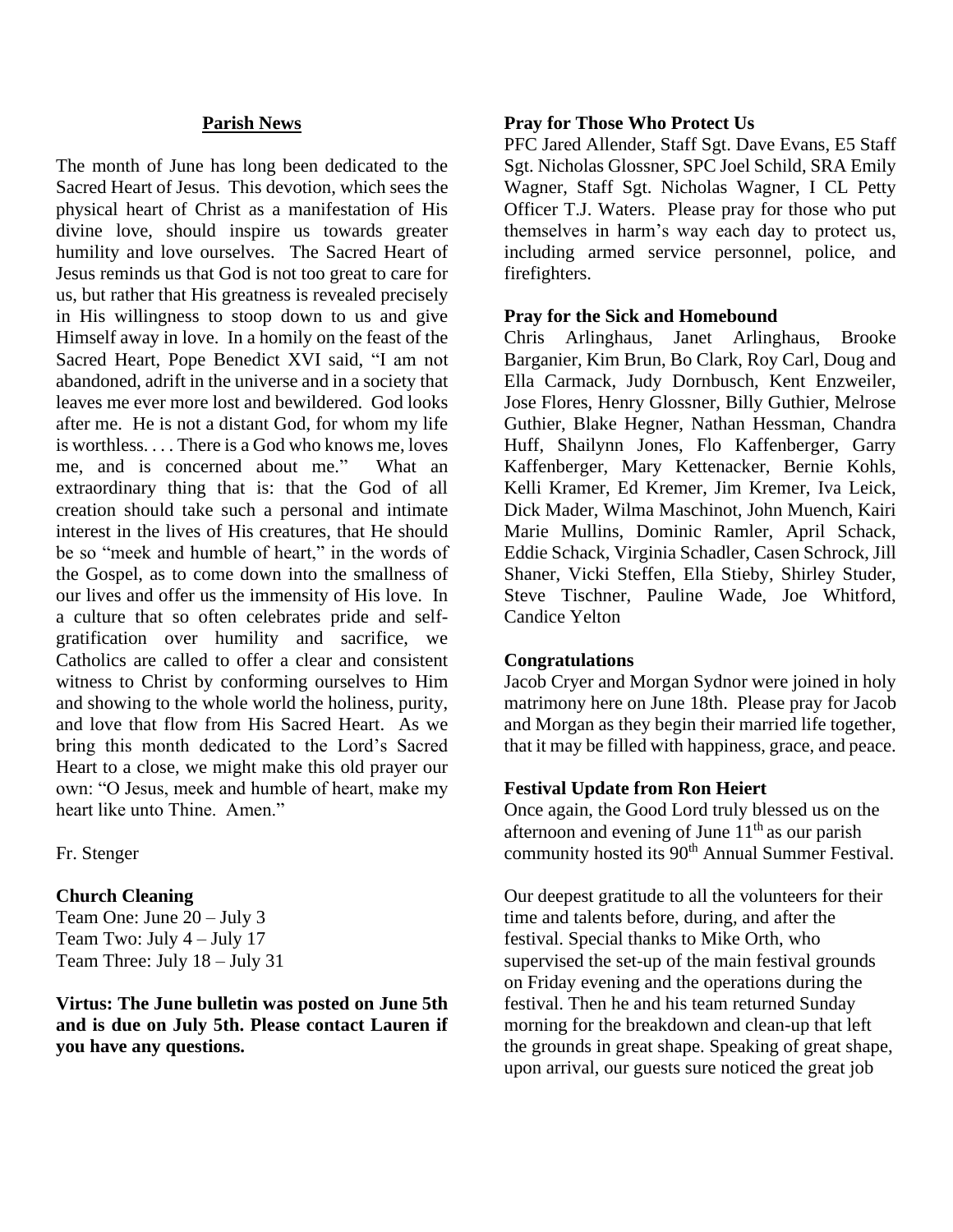Whitey Heeb and Tom Ramler performed on the layout of the parking lot. Thanks, guys!

Thank you to all of the booth and activity chairpersons and their helpers, the booth sponsors, raffle ticket sellers, outdoor grillers (especially "Super-Cooks" Don Barbian and Marc Muench), and to Bryon Messmer of Messmer Farm for providing the #1 prime hamburgers and brats. Kudos to everyone who donated the pies and cakes and other desserts for the Food Court. The ever popular kids area was again organized by the Csordas Family, another amazing job! Outside, our first line of greeters, the parking attendants, and inside, our tireless accounting team, kept the event flowing, and always in good hands. A priceless performance. Thank you to those who donated cash and other items for particular raffles, especially in the Ham Booth and Alcohol Raffles. Thank you to "Simply Neighbors" (Kevin Valentine & Susan Rath) who provided the crowd with three engaging hours of easy-listening entertainment. And to Joe Zink, whose presence as emcee is truly appreciated by everyone.

Special thanks to Fr. Stenger and our parish secretary Lauren Ritter for their immeasurable assistance. As Father reported previously, the event grossed around \$14,000. The financial results will be released as soon as possible following the final accounting of all invoices and returns.

Hopefully, everyone enjoyed the evening. Again, our deepest appreciation to everyone whose working hands and heartfelt prayers were instrumental in the operation of our  $90<sup>th</sup>$  St. Joseph Camp Springs Summer Festival. And finally, thank you again, Lord, for your blessings upon our parish family.

#### **Sewing Seeds: Sewing Group**

The sewing group will have its next sewing day on Wednesday, June 29 from 9:30 to 11:30 in the school cafeteria. We are still working on the baby receiving blankets. All are welcome.

#### **Peter's Pence Collection**

This weekend is the Peter's Pence Collection, a worldwide collection that supports the activities of the Holy See through which Pope Francis governs the Church and exercises his charitable works. When used for charitable outreach, funds from this collection help those most in need. Take opportunity to join with Pope Francis and be a witness of charity and a sign of mercy. Please be generous in today's collection.

## **Pre-K Aides Needed**

As we are preparing for a new school year, we are looking for a few new people to join our St. Joe's Pre-K family. Please spread the word! Pre-Kindergarten Aide & Sub 2022-2023 St. Joseph Camp Springs Pre-Kindergarten is looking for a part-time aide and Subs for the 2022- 2023 school year. We are looking for energetic people who have a love for working with children. The ideal candidate will be self-motivated and flexible. Interested candidates should send a cover letter and resume with references to Lisa Roetting at [LRoetting@Saint-Joseph-School.org](mailto:LRoetting@Saint-Joseph-School.org)

## **Family Promise**

Thanks to the volunteers who provided the food for our last rotation. The next date that we are scheduled to cover will be July 5. There are also opportunities to volunteer on the 2 open weeks when there is not a group assigned. Thanks to everyone who has been able to help meet those needs. Contact Ann Fay for more information.

#### **2022 DPAA Update**

So far, our parish has raised **\$47,570.00** for the 2022 Diocesan Parish Annual Appeal. This puts us **over our goal** of \$37,200. Thank you for your incredibly generous response to this year's appeal! If you haven't had a chance yet to make your gift or if you find yourself in a position to give more, there are DPAA envelopes in the vestibule of the church and a link for online giving on our parish website. Remember: 100% of the funds donated to the DPAA over our goal will be returned to the parish for us to put towards repairs to our parking lot and driveways.